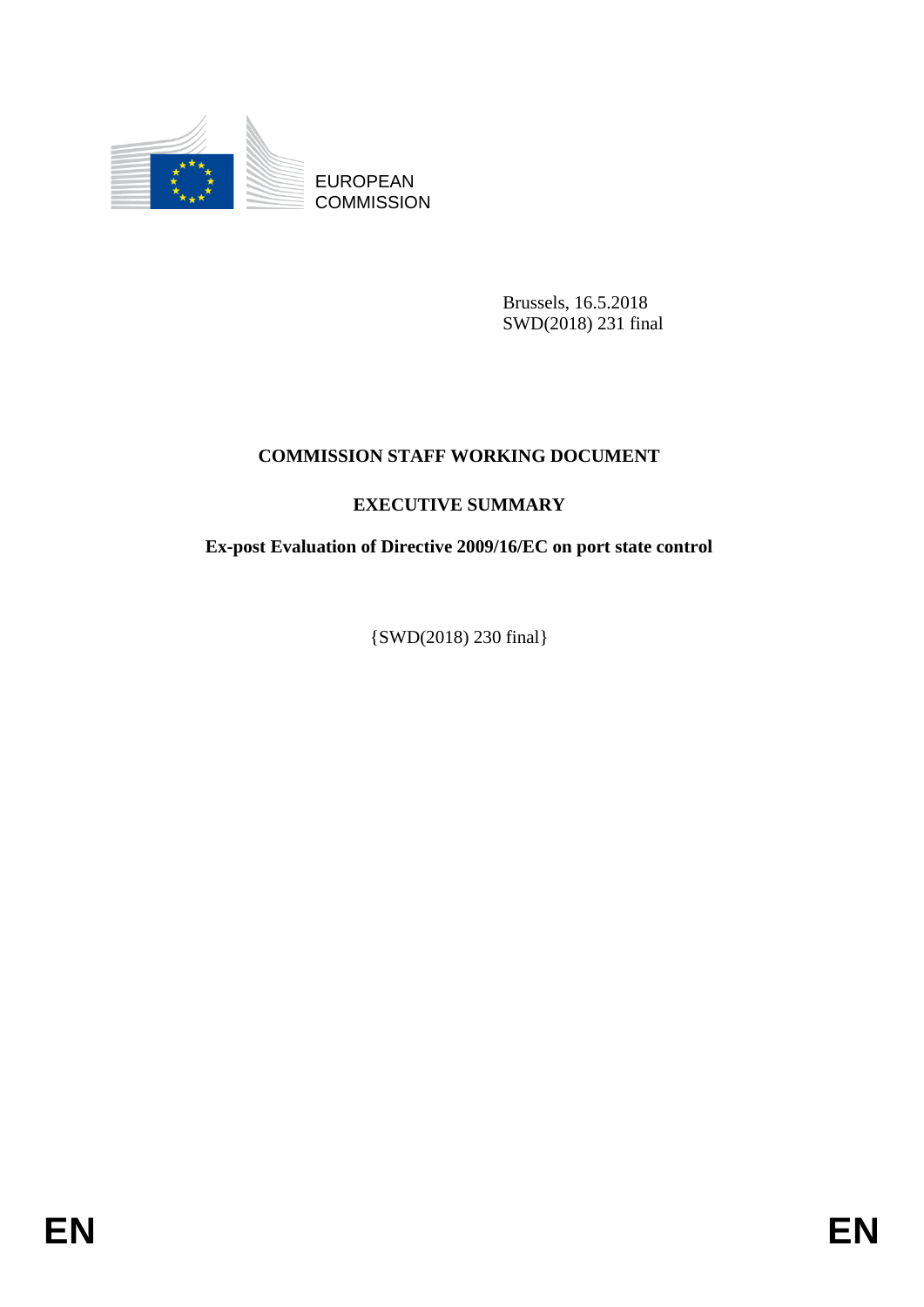## **EXECUTIVE SUMMARY**

Directive 2009/16/EC establishes the EU regime on Port State Control (PSC). PSC is the inspection of foreign ships in other national ports by PSC officers to verify that the competency of the master, officers and crew on board, the condition of a ship and its equipment comply with the requirements of international conventions and that the vessel is manned and operated in compliance with applicable international law. As such, PSC is an important aspect of ensuring maritime safety.

The primary responsibility for monitoring the compliance of ships with the international standards for safety, pollution prevention and on-board living and working conditions lies with the flag State, while the responsibility for maintenance of the condition of the ship and its equipment after survey to comply with the requirements of Conventions applicable to the ship lies with the shipping company. However, over time it has been observed within the EU and globally that there is a serious failure on the part of a number of flag States to implement and enforce international standards. A similar failure is observed on the part of some owners.

As EU flag State rules cannot apply extra-territorially to third country flagged vessels or to their owners, who in line with the principle of customary international law known as "freedom of navigation" have the right to call at any port.

PSC in the European Union is based on the pre-existing intergovernmental structure of the Paris Memorandum of Understanding (PMoU). All EU Member States with ports as well as Canada, the Russian Federation, Iceland and Norway are members of the PMoU. The European Maritime Safety Agency (EMSA) plays an essential supportive role on the implementation of PSC. While the PMoU expects its Member States to enforce the international rules relating to vessel safety, pollution prevention and working and living conditions developed by the relevant UN bodies (International Maritime Organization and International Labour Office) it is a voluntary body. The EU regime goes further by legally requiring the enforcement of the international standards and any EU standards which may also apply.

This ex-post evaluation of Directive 2009/16/EC on Port State Control has been initiated as a part of the Maritime Transport Fitness Check under the Commission Work Programme 2016. Hence, the evaluation forms part of the Commission's REFIT programme and pays particular attention to potential areas for administrative burden reduction and simplification.

The evaluation was initiated in October 2016 and the external contractor's support study was finalised in June 2017. Its purpose is to assess the relevance, effectiveness, efficiency, coherence and EU added-value of the PSC regime as provided for in Directive 2009/16/EC. Attention was paid more particularly to certain issues which have been identified as recurrent by EMSA in a horizontal analysis of the visits carried out by the Agency to Member States to verify implementation.

The evaluation examines the application and impacts of the PSC Directive from January 2011, when it entered into force, until June 2016 in the 23 EU Member States in which it is implemented. The evaluation report conducted by an external contractor provides the Commission with an independent evidence-based assessment of the implementation of the EU PSC regime according to its effects and the needs it aims to satisfy.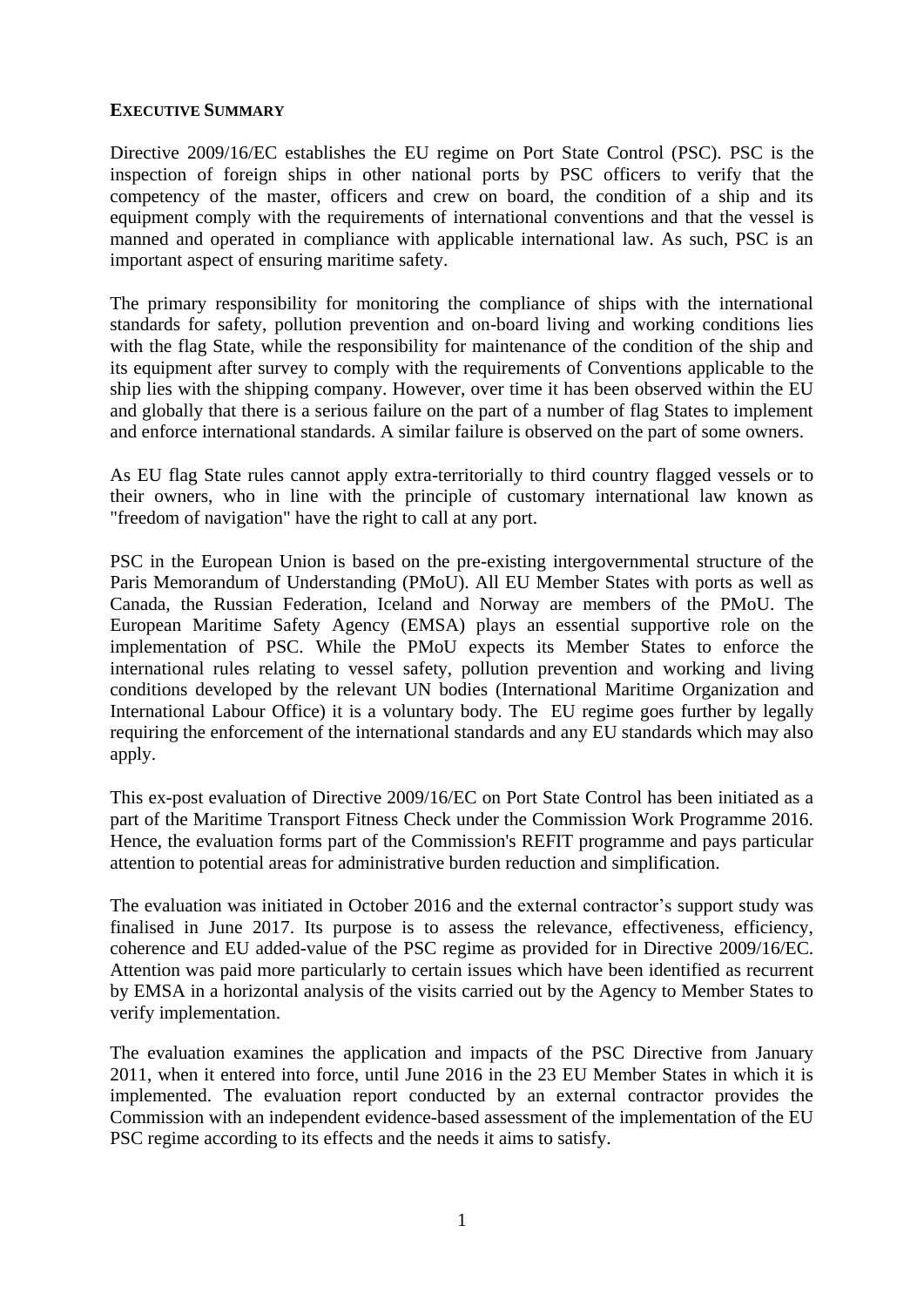The most important finding of this evaluation is that Directive 2009/16/EC although to some extent removing the flexibility of the Paris MoU, adds value by combining a PSC control framework with a legal enforcement mechanism to ensure that it is implemented in Member States. The assistance of EMSA has supported the EU PSC regime in important ways, primarily through encouraging a harmonised European PSC approach. The importance of the THETIS database has been underlined by stakeholders. Over two thirds only use THETIS is deciding which vessels to inspect. The role of EMSA in managing and updating THETIS as well the provision by the Agency of training of inspectors to harmonise the implementation of PSC inspections throughout the PMoU region has been highlighted. A significant aspect of the Directive is that it makes obligatory those undertakings previously undertaken on a "best efforts" basis by Paris MoU Member States. This has resulted in pressure to perform and continuously improve and has led to better resource allocation at Member State level for PSC.

The evaluation shows that the PSC Directive continues to play a key role in the defence against 'substandard' shipping operating in EU waters. The targeting system for PSC is effective as it catches those ships with the highest risk of noncompliance with the agreed international/EU standards. In this way, PSC has contributed to the intended objectives to improve maritime safety, security, pollution prevention and ensuring working conditions.

As regards effectiveness, because it is based on the sharing of information from inspection and each ship has its own ship risk profile it can target ships which already have a poor PSC history. PSC thereby reduces the inspection burden on shipowners and ships that have shown themselves to be compliant and provide quality services, who are less likely to be subject to inspection. While several Member States have difficulties in recruiting or retaining qualified PSC inspector candidates, those inspectors that carry out PSC inspections in EU ports are adequately qualified and PSC inspections are carried out in a harmonised way throughout the EU.

The evaluation finds that the PSC training provided by EMSA to Member State authorities to ensure a uniform approach to inspections has been very effective and it is recommended that EMSA continues its provision of common training. Member States should provide EMSA with their wishes to needs-based training, try to learn from the strengths of existing approaches to training/background/recruitment, and work actively towards a harmonised training approach.

With respect to efficiency, data on the cost of inspections across Member States shows that costs in 2016 are more or less the same as in 2011. Increased operational flexibility may have decreased costs for some Member States. From a ship-owner perspective, however, costs related to PSC are viewed as proportional to the objective, and a good PSC record is considered as an important quality and competitive factor.

The evaluation pointed to the need for increased operational flexibility (for example for missed inspections). Moreover, the findings show that overall the interface between SafeSeaNet and the THETIS database seems to work, while some continuous development in response to user feedback could be considered, however there is in some cases a failure by Member States to provide the necessary data to SafeSeaNet which might impact the effectiveness of the system.